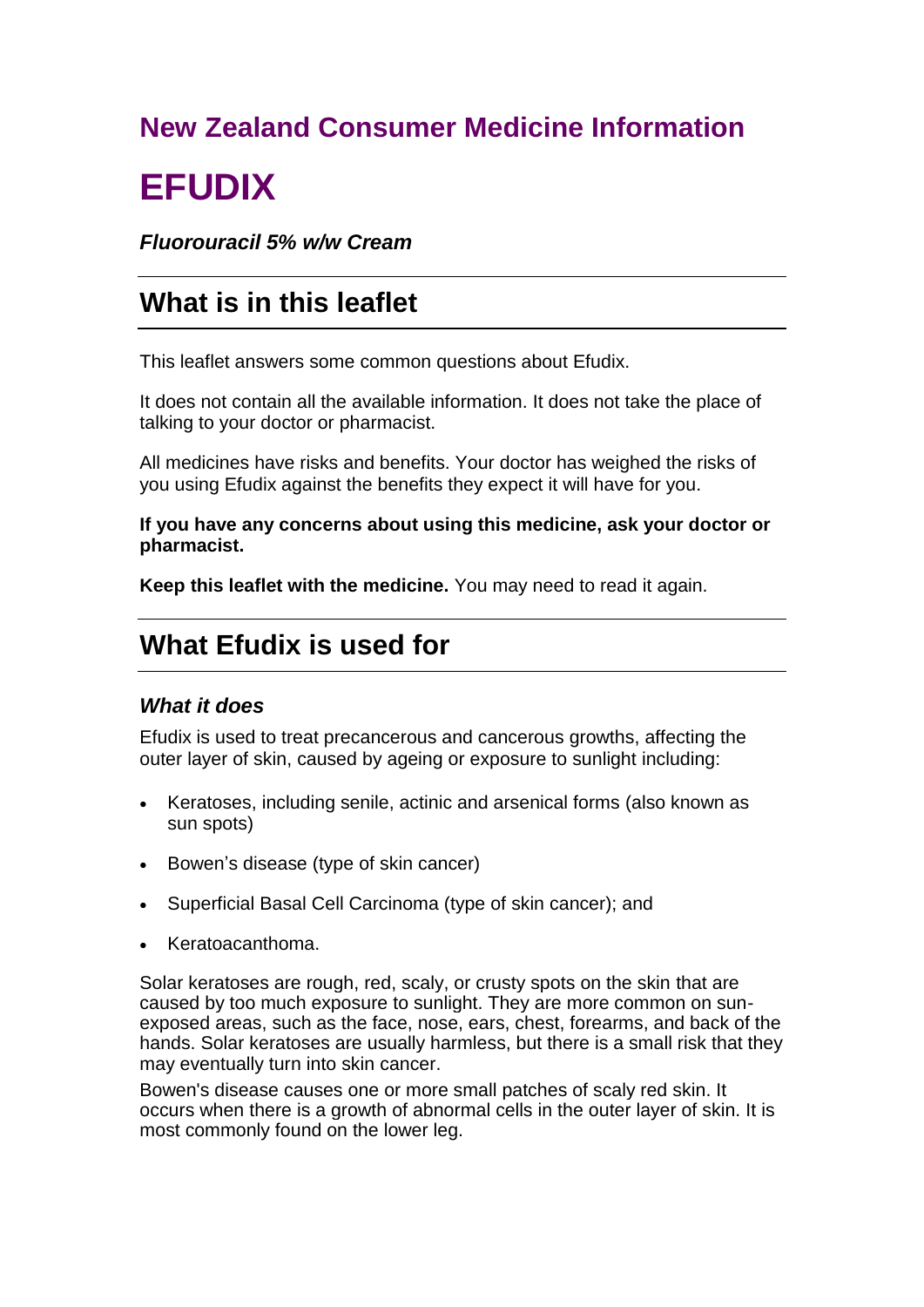Keratoacanthoma is a growth that breaks out in sun damaged skin or hair bearing skin. They usually grow rapidly and then may shrink and go away without treatment.

#### **Ask your doctor if you have any questions about why Efudix has been prescribed for you**.

Your doctor, however, may have prescribed Efudix for another purpose.

# *How it works*

Efudix contains the active ingredient fluorouracil and belongs to a group of medicines called anti-cancer medicines (also called antineoplastic or cytotoxic medicines) that are applied to the skin. It works by destroying precancerous and cancerous cells, while having little effect on normal cells.

This medicine is available only with a doctor's prescription.

# **Before you use Efudix**

# *When you must not use it*

### **Do not use Efudix if you have an allergy to:**

- Any medicine containing fluorouracil.
- Any of the ingredients listed at the end of this leaflet.

Some of the symptoms of an allergic reaction may include:

- Shortness of breath
- Wheezing or difficulty breathing
- Swelling of the face, lips, tongue or other parts of the body
- Rash, itching or hives on the skin.

#### **Do not use this medicine if you have dihydropyrimidine dehydrogenase (DPD) enzyme deficiency.**

#### **Do not use this medicine if you are pregnant or planning to become pregnant.**

It may affect your developing baby if you use it during pregnancy.

#### **Do not breastfeed if you are using this medicine.**

It is not known if the active ingredient in Efudix passes into breast milk and if there is a possibility that your baby may be affected.

#### **Do not use Efudix after the expiry date (EXP) printed on the pack or if the packaging is torn or shows signs of tampering.**

If it has expired or is damaged, return it to your pharmacist for disposal.

#### **If you are not sure if you should be using Efudix, talk to your doctor.**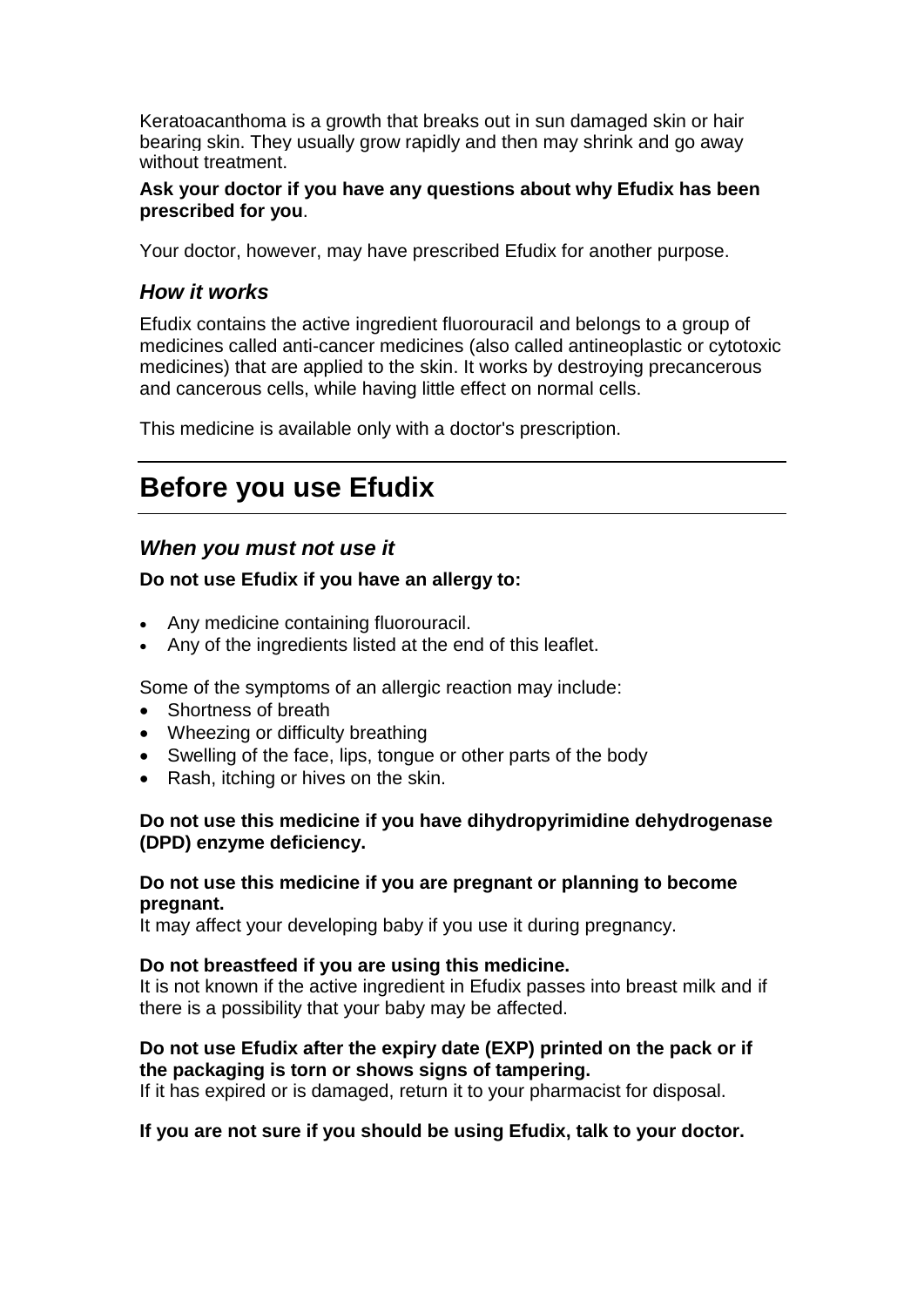# *Before you start to use it*

#### **Tell your doctor if you have allergies to any other medicines, foods, dyes or preservatives.**

Efudix contains the parabens methyl hydroxybenzoate and propyl hydroxybenzoate, which may cause allergic reactions. It is also contains stearyl alcohol and propylene glycol, which may cause skin irritation.

#### **Tell your doctor if you have any other health problems including:**

 Inflammatory skin conditions including darkening of skin during pregnancy (chloasma) or a chronic rash (rosacea).

#### **Tell your doctor if you work outside for long periods of time during the day.**

Efudix is not recommended for people who work outdoors for long periods of time.

#### **If you have not told your doctor about any of the above, tell them before you use Efudix.**

### *Taking other medicines*

**Tell your doctor if you are taking any other medicines including any that you have bought from a pharmacy, supermarket or health food shop.** Some medicines and Efudix may interfere with each other.

# **How to use Efudix**

#### **Follow all directions given to you by your doctor or pharmacist carefully.**

They may differ from the information contained in this leaflet.

### *How to use it*

#### **To use Efudix follow these steps:**

- Apply Efudix as advised by your doctor.
- Using a non-metal applicator, cotton bud or a rubber glove, apply a **thin** layer of Efudix to the affected areas of your skin. Do not use too much cream.
- Be very careful not to allow Efudix to come into contact with mucous membranes, such as eyes, eyelids, nostrils and lips.
- Wash your hands carefully and thoroughly immediately after using Efudix.
- If your doctor asks you to apply an occlusive dressing after using Efudix, apply a fresh occlusive dressing to the area(s) daily.
- The total area of skin treated with Efudix at any time should not exceed 500 sq. cm (approx. 23 x 23 cm). Treat larger areas a section at a time.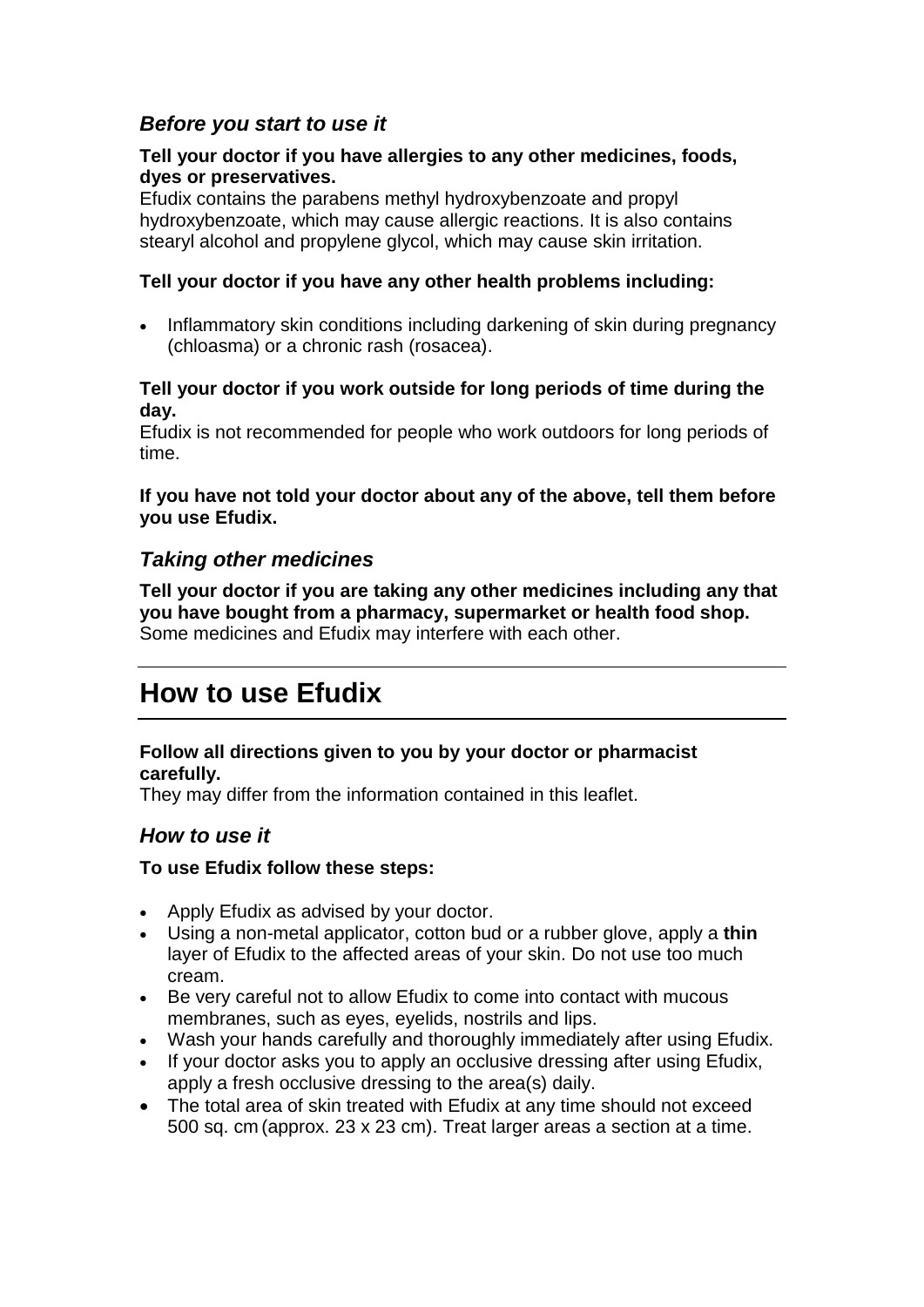# *When to use Efudix*

#### **Apply Efudix once or twice daily as advised by your doctor***.*

Apply in the morning and then again in the late afternoon or early evening.

#### **Do not apply Efudix immediately before going to bed.**

Contact with pillows or sheets may result in undesirable spreading of Efudix to normal skin that does not need treatment.

#### **Use your medicine at about the same time each day.**

Using Efudix at the same time each day will have the best effect. It will also help you remember when to use it.

### *How long to apply Efudix*

#### **Continue using Efudix for as long as your doctor has told you to.**

Continue treatment up until the ulceration stage, usually 3 to 4 weeks. The healing process is usually complete 1 to 2 months after the end of treatment. The healthy skin surrounding the treated area may occasionally become reddened, but soon resumes its normal colour once treatment is stopped.

## *If you forget to use it*

**Do not try to make up for the application you missed by applying more at the next application.**

**If you are not sure what to do, ask your doctor or pharmacist.**

### *If you use too much (overdose) or swallow the cream*

**Immediately telephone your doctor or the New Zealand National Poisons Centre 0800 POISON (0800 764 766) for advice, or go to the Emergency Department at your nearest hospital, if you get Efudix in your eyes, nose or mouth or if you or anyone else may have used too much Efudix. Do this even if there are no signs of discomfort or poisoning.** You may need urgent medical attention.

# **While you are using Efudix**

#### **Expect your appearance to look worse and to feel uncomfortable while treatment is in progress.**

Although the skin seems to be worse, it is a sign that the medication is working. Sometimes it can take several weeks after treatment with Efudix has stopped before you see any improvement in your condition.

When Efudix is applied to the skin, the following usually happens:

- A redness of the affected area (generally within 3 to 5 days).
- Then blistering, peeling, and cracking (within 11 to 14 days) with occasional open sores and some discomfort.
- The treated skin will flake away.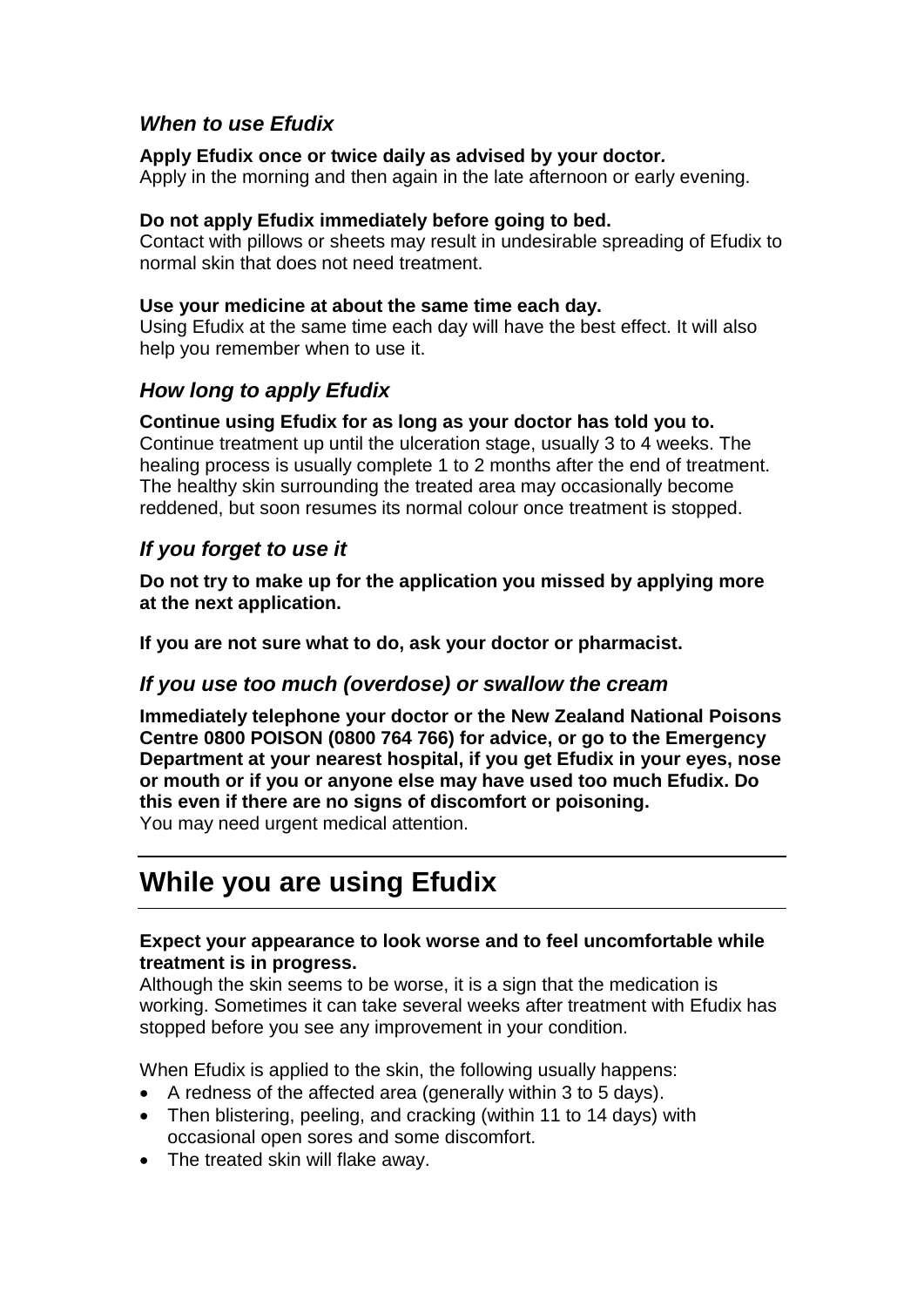Some redness of the skin will continue for some time after the medicine is stopped. Scarring is not expected.

# *Things you must do*

#### **Limit your exposure to sun during and immediately following treatment with Efudix.**

This will help reduce the likelihood and severity of unwanted side effects.

**If you are about to be started on any new medicine, remind your doctor and pharmacist that you are using Efudix.**

**Tell any other doctors, dentists, and pharmacists who treat you that you are using this medicine.**

**If you become pregnant while using Efudix stop using it and tell your doctor immediately.**

**Keep all of your doctor's appointments so that your progress can be checked.**

Always discuss with your doctor any problems or difficulties experienced during or after using Efudix.

## *Things you must not do*

**Do not give your medicine to anyone else, even if they have the same condition as you.**

**Do not use Efudix to treat other complaints unless advised to by your doctor.**

**Do not stop using your medicine without checking with your doctor.**

**Do not let Efudix come into contact with the eyes, eyelids, nostrils or mouth.**

Efudix is highly irritating to sensitive skin and the eyes.

### *Things to be careful of*

#### **While treatment is in progress, avoid:**

- Cosmetics or other topical medication applied to the treatment area, unless directed by your doctor.
- Exposing treated areas to the sun or other forms of UV radiation for prolonged periods. This may increase irritation in the areas being treated.
- Treatment around the eyes, mouth and nose unless directed by your doctor.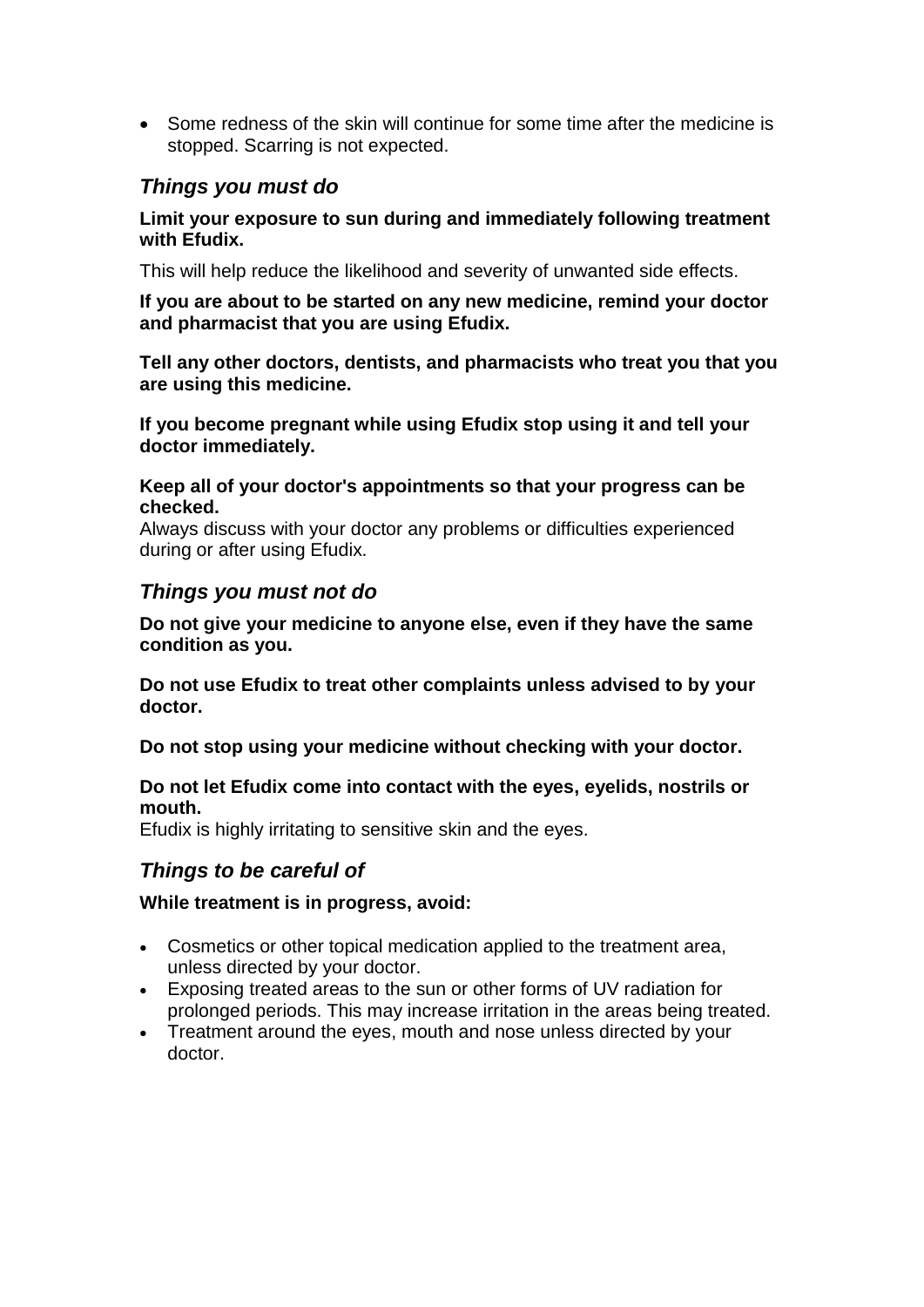# **Side effects**

#### **Tell your doctor or pharmacist as soon as possible if you do not feel well while you are using Efudix.**

Efudix helps most people with skin conditions caused by ageing or exposure to sunlight, but it can have unwanted side effects.

All medicines can have side effects. Sometimes they are serious, most of the time they are not. You may need medical attention if you get some of the side effects.

During treatment with Efudix expect to have a temporary unsightly appearance and discomfort at the sites where you apply the cream.

The most common side effects of Efudix are a sign that the medicine is working and include:

- $\bullet$  pain
- itchiness
- darkening or reddening of the skin
- burning or ulceration at the site of application
- crusting
- **•** irritation
- inflammation
- increased sensitivity of the skin to the sun
- $\bullet$  rash
- **•** dermatitis
- scarring
- soreness.

These side effects are usually mild and short-lived. **Tell your doctor or pharmacist if you notice any of the above side effects and they worry you.**

#### **Discontinue Efudix immediately and contact your doctor if you experience any of the following side effects:**

- Stomach problems such as severe pain, cramps, bloody diarrhoea and vomiting.
- Swelling and soreness of the mouth and tongue.
- Fever and chills.

These are serious side effects. You may need urgent medical attention. Serious side effects are rare.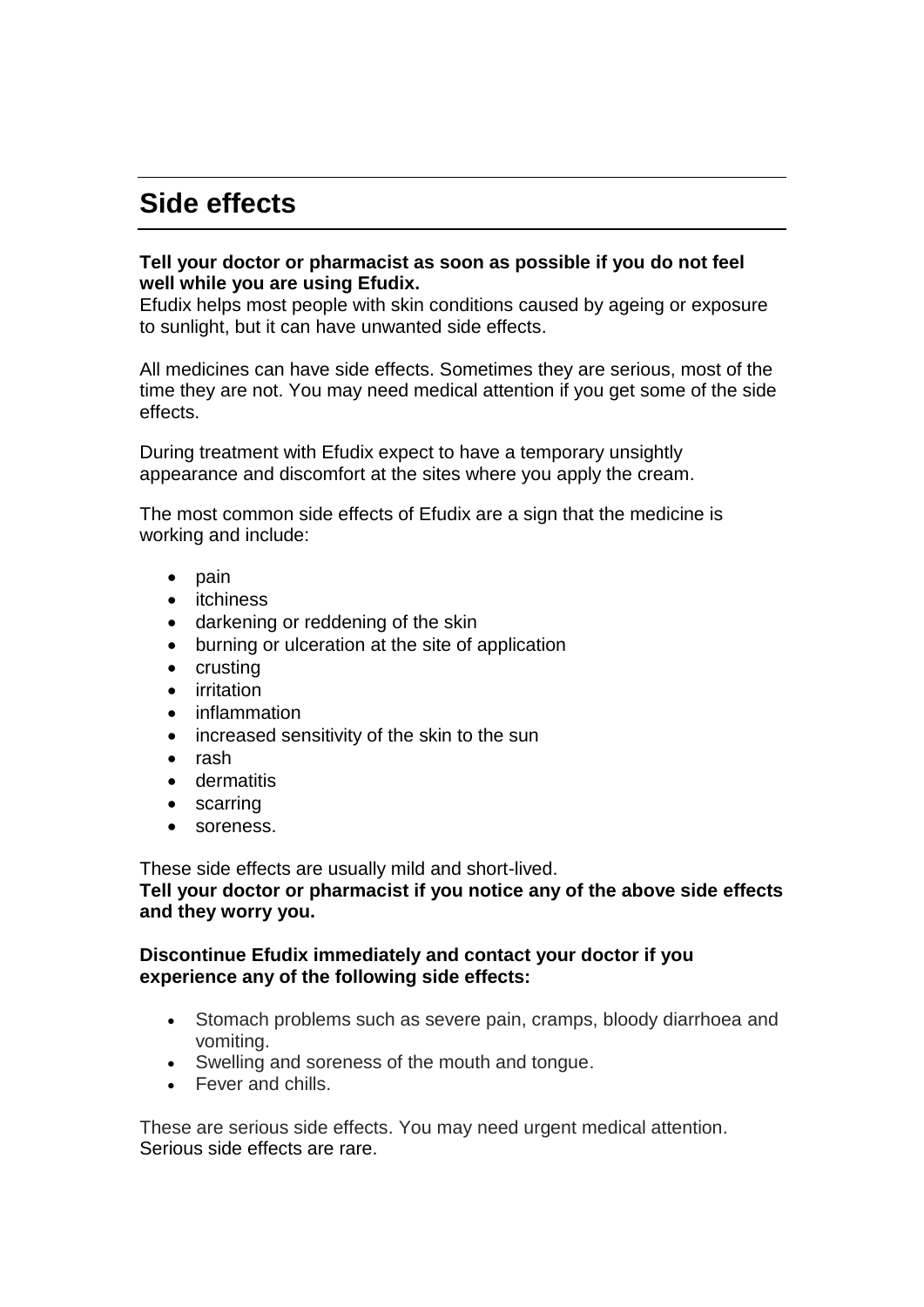#### **Ask your doctor or pharmacist to answer any questions you may have.**

#### **Tell your doctor or pharmacist if you notice anything that is making you feel unwell.**

Other side effects not listed above may also occur in some people.

# **After using Efudix**

## *Storage*

**Keep Efudix in a cool dry place where the temperature stays below 30°C.** Protect from heat.

**Do not store Efudix or any other medicine in the bathroom or near a sink. Do not leave it on a window sill or in the car.** Heat and dampness can destroy some medicines.

#### **Keep it where children cannot reach it.**

A locked cupboard at least one-and-a-half metres above the ground is a good place to store medicines.

# *Disposal*

**If your doctor tells you to stop using Efudix or the expiry date has passed, ask your pharmacist what to do with any medicine that is left over.**

# **Product description**

# *What Efudix looks like*

Efudix is a white cream which comes in a 20g aluminium tube.

# *Ingredients*

Efudix contains 5% fluorouracil as the active ingredient. It also contains:

- methyl hydroxybenzoate
- soft white paraffin
- polysorbate 60
- propyl hydroxybenzoate
- propylene glycol
- stearyl alcohol
- water purified

This medicine does not contain lactose, sucrose, gluten, tartrazine or any other azo dyes.